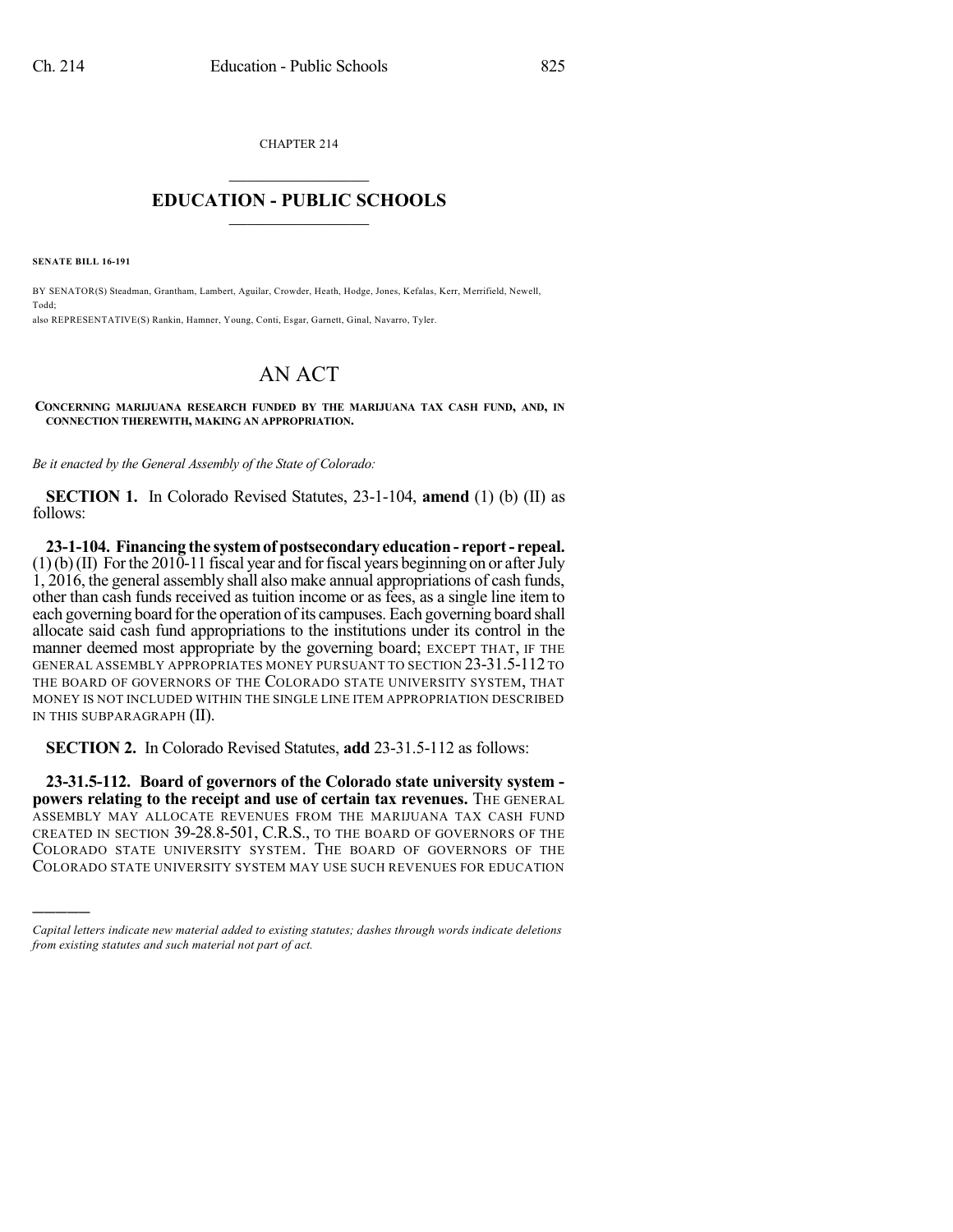AND RESEARCH PROGRAMS ATCOLORADO STATE UNIVERSITY -PUEBLO,INCLUDING BUT NOT LIMITED TO THE SCIENTIFIC AND SOCIAL SCIENCE RESEARCH OF MARIJUANA AND OTHER MATTERS THAT IMPACT THE STATE AND ITS REGIONS. WHILE CONDUCTING THE MARIJUANA RESEARCH, COLORADO STATE UNIVERSITY - PUEBLO IS ENCOURAGED TO CONSULT WITH THE SCIENTIFIC ADVISORY COUNCIL ESTABLISHED PURSUANT TO SECTION  $25$ -1.5-106.5(3)(a)(I), C.R.S., AND THE RETAIL MARIJUANA PUBLIC HEALTH ADVISORY COUNCIL ESTABLISHED PURSUANT TO SECTION 25-1.5-110, C.R.S.

**SECTION 3.** In Colorado Revised Statutes, 24-33.5-516, **amend** (1) and (2) introductory portion; and **add** (4) as follows:

**24-33.5-516. Study marijuana implementation.** (1) The division shall gather data and undertake or contract for a scientific study of law enforcement's activity and costs related to the implementation of section 16 of article XVIII of the state constitution over the two-year period beginning January 1, 2006, and over the two-year period beginning January 1, 2014 AND EACH TWO-YEAR PERIOD THEREAFTER. THE STUDIES CONDUCTED AFTER JULY 1, 2016, MAY INCLUDE RELEVANT COMPARISONS TO LAW ENFORCEMENT'S ACTIVITY BEFORE THE LEGALIZED SALE OF RETAIL MARIJUANA.

(2) To be included in the study, the division or contractor must have data for both  $EACH$  of the two-year periods described in subsection  $(1)$  of this section. The study must include information concerning:

(4) THE DIVISION SHALL ISSUE A REPORT OF EACH SCIENTIFIC STUDY AND PROVIDE IT TO THE JUDICIARY COMMITTEES OF THE SENATE AND HOUSE OF REPRESENTATIVES, OR ANY SUCCESSOR COMMITTEES, THE JOINT BUDGET COMMITTEE, AND THE DEPARTMENT OF REVENUE AND SHALL POST A COPY ON THE DIVISION'S WEBSITE.

**SECTION 4.** In Colorado Revised Statutes, 24-38.3-101, **amend** (2) as follows:

**24-38.3-101. Office of marijuana coordination - creation.** (2) The office of marijuana coordination shall coordinate the executive branch response to the legalization ofretail marijuana as directed by the governor. The coordination of the executive branch response includes strategic planning, coordination of regulations, educational content planning and implementation, community engagement, budget coordination, data collection, DATA SHARING IN CONSULTATION WITH THE JOINT TECHNOLOGY COMMITTEE, and analysis functions, and any other duties deemed necessary and appropriate by the director of the office or the governor.

**SECTION 5.** In Colorado Revised Statutes, 24-38.3-102, **amend** (2) (d) as follows:

**24-38.3-102. Coordination among agencies - marijuana messaging.** (2) In furtherance of coordinating the oversight of retail and medical marijuana across state agencies, the office of marijuana coordination shall:

(d) Identify AND ADDRESS data gaps in the impact of marijuana legalization on public health, safety, or economics across the state IN CONSULTATION WITH THE JOINT TECHNOLOGY COMMITTEE;